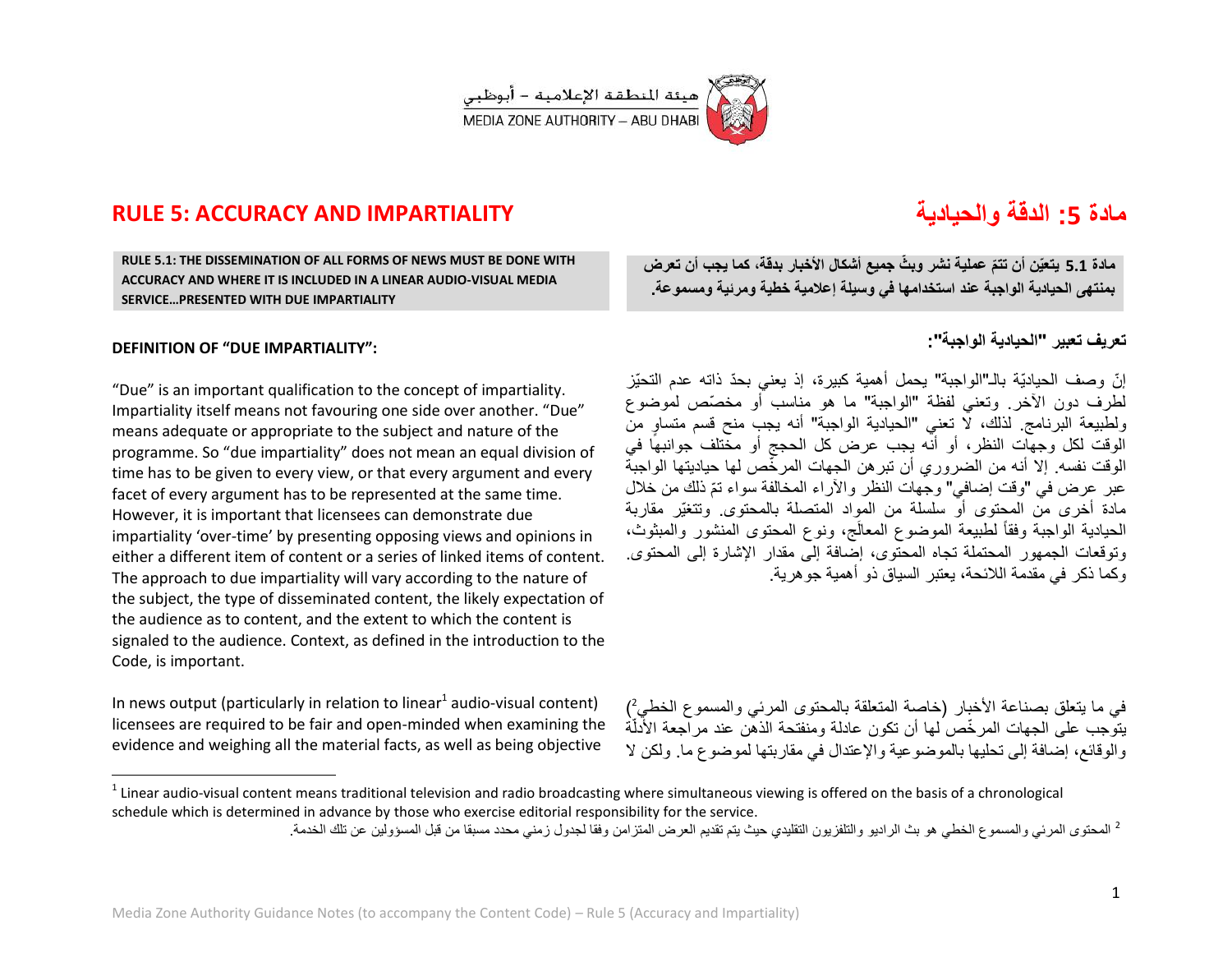

and even handed in their approach to a subject. This does not however necessarily require the representation of every argument or facet of every argument on each occasion or an equal division of time for each view.

It is unlikely that a news service or programme presented or moderated by a politician or public figure well known for their views on subjects of political or public importance will be perceived as impartial by the audience, even if the actual treatment of individual stories is impartial. It is therefore not normally acceptable for news programmes or services to be presented or hosted by politicians or campaigners on specific news-related subjects.

**RULE 5.2: LINEAR AUDIO-VISUAL MEDIA SERVICES MUST PRESERVE DUE IMPARTIALITY IN ALL CONTENT DEALING WITH MATTERS OF POLITICAL OR INDUSTRIAL CONTROVERSY OR SENSITIVITY, UNLESS IT IS FEATURED WITHIN THE CONTEXT OF A PERSONAL-VIEW PROGRAMME WHICH IS CLEARLY IDENTIFIED TO THE AUDIENCE AS SUCH**

To preserve impartiality, it is particularly important that content reflecting personal views which has been authored or contributed to by an individual, group or organisation, is clearly sign-posted to audiences in advance. Content that is "authored" can include the opinion of a journalist, commentator or academic, with professional expertise or a specialism in an area which enables them to express opinions that are not necessarily main-stream (and which could be seen as highly partial). The fact that views are 'authored opinion' must be made clear to the audience (in order to distinguish it from the views of the Licensee).

يفرض ذلك بالضرورة عرض كل حجّة أو كامل الجوانب في كل مناسبة أو تحديد أو قات متساوية لعرض كل وجهة نظر

من المستبعد أن ينظر الجمهور إلى خدمات أو برامج إخبارية يقدمها أو يديرها سياسيون أو شخصيات معروفة بآرائها حول مواضيع ذات أهمية سياسية أو شعبية، على أنها حيادية، حتى لو كانت معالجة لقصص فر ديةٌ حيادية. لذلك، من غير المقبول عادةً أن تقدم النشر ات والبر امج الإخبار بة من قبل سباسببن أو روّساء حملات حول مو اضيع مر تبطة بشكل خاص بالأخبار .

**مادة :5.5 ٌجب أن تلتزم جمٌع خدمات وسائل اإلعالم الخطٌة بالحٌادٌة الواجبة لدى عرض المحتوى التً تتعلق بالموضوعات السٌاسٌة والصناعٌة المثٌرة إ ّما للجدل أو** الحساسية، إلا في حال وردت ضمن سياق البرامج التي تعرض وجهات النظر الشخصية **والتً تعّرف للجمهور على أنها كذلك.**

للمحافظة على الحيادية، من الضروري جداً إرشاد الجمهور مسبقاً وبوضوح حول المحتوى الذي يعكس وجهات نظر شخصية قام بتأليفها أو تأييدها شخص معيّن، أو مجموعة أشخاص أو منظمة. ويمكن للمحتوى "المؤلف" أن يشمل رأي صحفى أو معلق أو أكاديمي يتحلون بخبرة خاصة أو تخصّص في مجال يخولهم التعبير عن آرائهم التّي قد لاً تكون هي السائدة (والتّي قد يُنظر إليها على أنها بمنتّهي التحيّز). فيجب أن يُوضّح للجمهور واقع وجهات النظر على أنها عبارة عن "رأي مؤلف" (وذلك للتمييز بينّها وبين وجهاتٌ نظر الجهات المر خّص لها)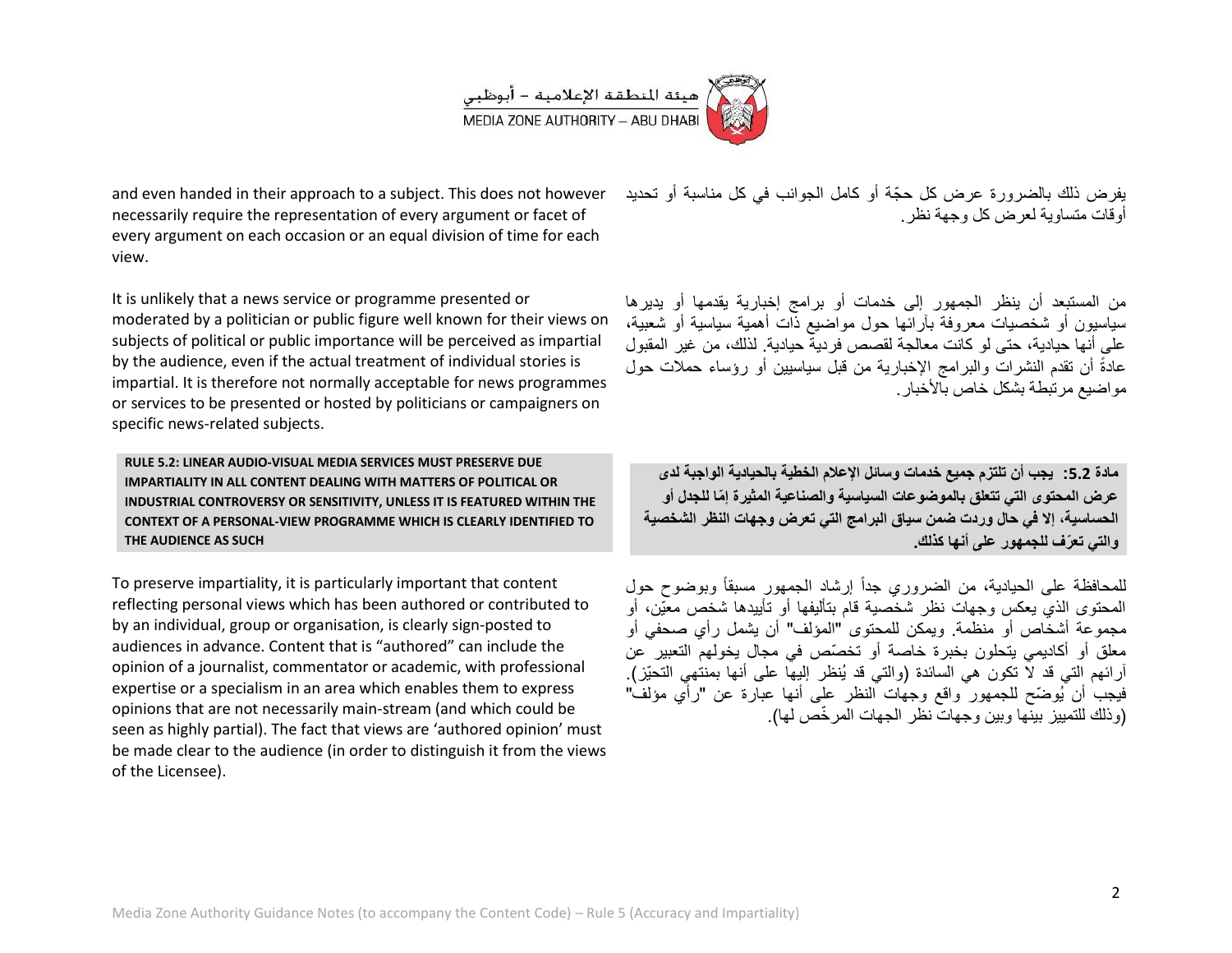

#### **RULE 5.3: LINEAR AUDIO-VISUAL MEDIA SERVICES MUST NOT GIVE UNDUE PROMINENCE TO THE VIEWS AND OPINIONS OF PARTICULAR PERSONS OR BODIES ON MATTERS OF POLITICAL OR INDUSTRIAL CONTROVERSY.**

Undue prominence of views and opinions means a significant inbalance of views in coverage of matters of political or industrial controversy or sensitivity. To avoid undue prominence, balance or alternative viewpoints can be provided in the same item of content or achieved over time in a series of items. At times it might be helpful to highlight to the audience that a converse opinion will be provided in a subsequent episode, edition or forthcoming programme.

**RULE 5.4: SIGNIFICANT MISTAKES IN NEWS OR FACTUAL CONTENT MUST BE ACKNOWLEDGED AND CORRECTED QUICKLY. CORRECTIONS MUST BE GIVEN APPROPRIATE PROMINENCE AND SCHEDULED, PLACED OR PUBLISHED TO REACH A SIMILAR AUDIENCE TO THE ITEM THAT INCLUDED THE MISTAKE/S**

Licensees should ensure that news content is accurate. Accuracy means getting the facts right. Particular care should be taken not to distort known facts, present false information or to knowingly do anything to mislead audiences. Licensees should research material to ensure accuracy prior to dissemination.

Factual errors and mistakes must be acknowledged and corrected quickly and corrections should be given appropriate prominence. In audio-visual content, this will be represented by appropriate scheduling and, in printed matter, by placing the correction with due prominence.

### **RULE 5.5: VIEWS AND FACTS MUST NOT BE MISREPRESENTED. OPINION MUST BE CLEARLY DISTINGUISHED FROM FACT IN ALL FACTUAL CONTENT**

**مادة :5.5 ال ٌجب أن تولً وسائل اإلعالم الخطٌة المرئٌة والمسموعة أهمٌة مفرطة لوجهات نظر وآراء أشخاص معٌّنٌن أو هٌئات معٌّنة حول قضاٌا سٌاسٌة أو صناعٌة مثٌرة للجدل.**

وتعني الأهمية المفرطة للأراء ووجهات النظر وعدم التوازن لوجهات النظر عند تغطيةٌ قضايا تعني بمسائل سياسية أو صناعية مثيرة للجدل أو الحساسية. ولتفادي الأهمية المفرطة، يمكن توفير وجهات نظر مساوية أو بديلة في المحتوى نفسه، أو إبر از ها في وقت إضافي خلال سلسلة من المواد. قد بكون من المفّيد في بعض الأحيان لفت انتباه الجمهور إلى أنه سيكشف عن رأي مضادّ في الحلقة أو النشرة المقبلة، أو البرنامج القادم.

مادة 5.4: يجب تدارك الأخطاء الجسيمة الت*ي* ترد في نشرات الأخبار أو المحتوى المبنيّة **على الحقائق وتصحٌحها بشك ٍل سرٌع. وٌجب اإللتزام بإعطاء نفس القدر من األهمٌة للتصحٌحات ذات الصلة، ونشرها وبثّها مع الحرص على أن تصل إلى نفس الجمهور الذي تلقّى المحتوى المغلوط.**

بتوجب على الجهات المر خّص لها الحرص على أن بكون المحتوى الخاص بالأخبار دقيقاً. ونعني بالدقة نقل الوقائع بشكل صحيح. فيجب توخي العناية بشكل خاص تفادياً لتحريف الحقائق المعروفة وتقديم معلومات خاطئة أو القيّام بأي عمل طوعي بهدف إلى تضليل الجمهور. بجب على الجهات المر خّص لها إجراء الأبحاث حولّ المواد للتأكد من دقتها وذلك قبل النشر والبثّ

ويجب الإعتراف بالأخطاء الواقعية وتصحيحها على الفور كما يجب إبرازها بشكل مناسب. في المحتوى المرئي والمسموع، ينمّ ذلك من خلال الجدولة المناسبة، أما في الإعلام المطبوع، فبكون من خلال عرض الأخطاء بطر بقة بارزة ومناسبة.

**مادة :5.5 ٌجب عدم سوء تفسٌر وجهات النظر والوقائع. كما ٌجب التمٌٌز بوضوح بٌن لها ال اآلراء والوقائع التً تتخل محتوى الوقائعٌة. ّ**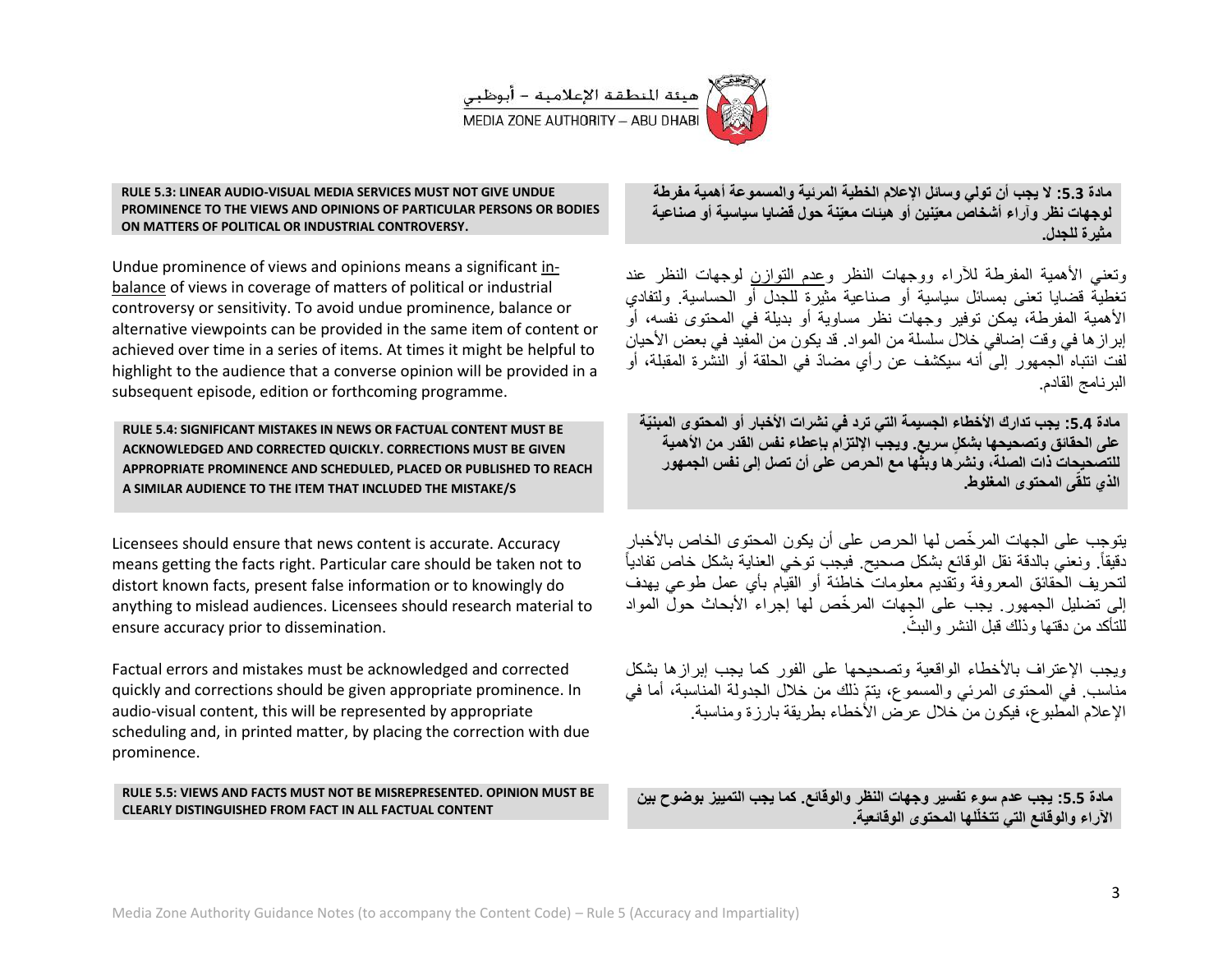

Licensees may allow a wide range of individuals, groups or organisations to offer a personal view or opinion, express a belief, or advance a contentious argument in content provided that those views comply with the Code. However, it is important that licensees take appropriate steps to signal when items of content are authored and/or contain personal views, to enable viewers to distinguish personal opinion from fact.

### **RULE 5.6: FACTUAL CONTENT MUST NOT MISLEAD THE AUDIENCE. ANY PERSONAL AND FINANCIAL INTERESTS MUST BE DISCLOSED**

Personal interests of a reporter or presenter which could call into question the due impartiality of the content (which they present or are featured in) should be made clear to the audience. Such interests include close connections to a political party or financial interests associated with a financial institution, or a company.

**RULE 5.7: WITH REGARD TO AUDIENCE CONFIDENCE, LICENSEES HAVE A DUTY TO ENSURE THAT AUDIENCES ARE NOT MISLED OR DECEIVED BY THE NATURE OF THE CONTENT THEY DISSEMINATE. IF IT IS CLAIMED OR IMPLIED THAT CONTENT IS REAL OR WHAT ACTUALLY OCCURRED, THIS MUST BE MADE CLEAR TO THE AUDIENCE. IT IS NOT ACCEPTABLE TO PRESENT SOMETHING AS HAVING OCCURRED IF IT DID NOT E.G. LICENSEE'S SHOULD NOT STAGE, RECONSTRUCT, RE-ENACT OR RE-ORDER EVENTS OR OTHERWISE FAKE ANY SCENES AND PASS THEM OFF TO THE AUDIENCE AS REAL EVENTS.**

It is a fundamental requirement that audiences should not be misled in the portrayal of factual matters. Whether an item of content is misleading depends on a number of factors such as the context, the editorial approach taken, the nature of the misleading material and above all what the potential effect could be, or what harm or offence

يمكن للجهات المرخِّص لها السماح لمجموعة واسعة من الأشخاص أو الجماعات أو المنظمات إبداء آرائها، أو التعبير عن معتقد، أو تقديم حجج جدلية في المحتوى بشرط أن تتوافق تلك الآراء مع اللائحة. على الرغم من ذلك، يجب على الجهات المرخّص لها اتخاذ الخطوات المناسبة للتنبيه عند ورود مواد في المحتوى من نسج التأليف و/أو آراء شخصية، وذلك لتمكين المشاهدين من التمييز بين الوقائع والآراء الشخصية.

### **مادة :5.5 على المحتوى الوقائعً أن ال ٌقوم بتضلٌل الجمهور، وال بّد من الكشف عن أٌة مصالح شخصٌة أو مالٌة.**

يجب التوضيح للجمهور عند وجود أية مصالح شخصية للمراسل أو المقدّم قد تستدعى الشكّ حول الحياديّة الواجبة للمحتوى (الذي يتولى تقديمه أو يظهر خلاله) وتشمل تلكّ المصالح صلات وثيقة بحزب سياسي أو مصالح مالية مرتبطة بمؤسّسة مالية أو شركة.

**مادة :5.5 فً ما ٌتعلق بمبدأ ثقة الجمهور، فإنه من واجب الجهات المر ّخص لها أن ّم تتأكد من أن المحتوى المعّد للنشر والب ّث لن ٌؤدي إلى تضلٌل أو خداع الجمهور، إذا ت االدعاء أو التلمٌح إلى أن المحتوى واقعً أو ٌعكس حقٌقة أحداث قد وقعت بالفعل، فٌتحتم على الجهات المر ّخص لها توضٌح ذلك للجمهور؛ وال ٌجوز عرض محتوى معٌّن على أنه قد حدث بالفعل فٌما أنه لم ٌحدث على أرض الواقع: مثال،ً ال ٌجوز دة تسلسلّ للجهات المر ّخص لها أن تقوم بابتكار أو إعادة ترتٌب أو إعادة تمثٌل أو إعا** أو إدراج مشاهد وهمية وإقناع الجمهور بأنها أحداث واقعية<u>.</u>

يعدّ شرطاً أساسياً عدم تضليل الجمهور في عرض مسائل مبنية على الوقائع. ويتوقف اعتبار مادة ما في المحتوى على أنها مضلَّلة على عدد من العوامل كالسياق، والمقاربة التحريرية المتبعة، وطبيعة المادة المضللة، وفوق كل شيء احتمال التأثير الذي قد ينتج عن ذلك، أو الأذى أو الإساءة الناتجة.